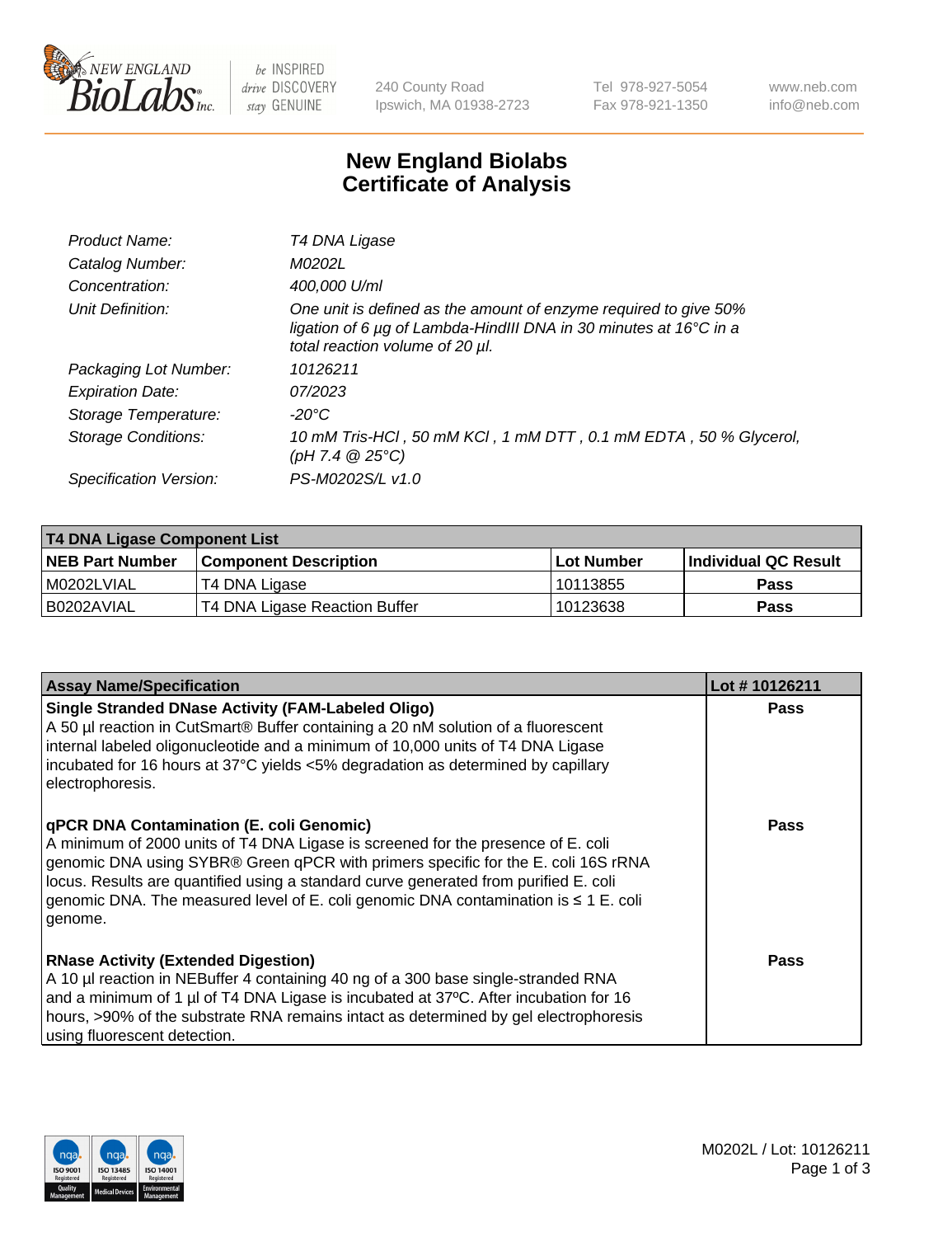

be INSPIRED drive DISCOVERY stay GENUINE

240 County Road Ipswich, MA 01938-2723 Tel 978-927-5054 Fax 978-921-1350 www.neb.com info@neb.com

| <b>Assay Name/Specification</b>                                                                                                                                                                                                                                                                                                                                      | Lot #10126211 |
|----------------------------------------------------------------------------------------------------------------------------------------------------------------------------------------------------------------------------------------------------------------------------------------------------------------------------------------------------------------------|---------------|
| <b>Protein Purity Assay (SDS-PAGE)</b><br>T4 DNA Ligase is ≥ 95% pure as determined by SDS-PAGE analysis using Coomassie Blue<br>detection.                                                                                                                                                                                                                          | <b>Pass</b>   |
| <b>Protein Concentration (A280)</b><br>The concentration of T4 DNA Ligase is 0.4 mg/ml +/- 10% as determined by UV<br>absorption at 280 nm. Protein concentration is determined by the Pace method using<br>the extinction coefficient of 57,675 and molecular weight of 55,292 daltons for T4<br>DNA Ligase (Pace, C.N. et al. (1995) Protein Sci., 4, 2411-2423).  | <b>Pass</b>   |
| Double Stranded DNase Activity (Labeled Oligo)<br>A 50 µl reaction in CutSmart® Buffer containing a 20 nM solution of a fluorescent<br>labeled double-stranded oligonucleotide containing a blunt end and a minimum of<br>10,000 units of T4 DNA Ligase incubated for 16 hours at 37°C yields <5% degradation<br>as determined by capillary electrophoresis.         | <b>Pass</b>   |
| <b>DNase Activity (Labeled Oligo, 3' extension)</b><br>A 50 µl reaction in CutSmart® Buffer containing a 20 nM solution of a fluorescent<br>labeled double-stranded oligonucleotide containing a 3' extension and a minimum of<br>10,000 units of T4 DNA Ligase incubated for 16 hours at 37°C yields <5% degradation<br>as determined by capillary electrophoresis. | Pass          |
| <b>DNase Activity (Labeled Oligo, 5' extension)</b><br>A 50 µl reaction in CutSmart® Buffer containing a 20 nM solution of a fluorescent<br>labeled double-stranded oligonucleotide containing a 5' extension and a minimum of<br>10,000 units of T4 DNA Ligase incubated for 16 hours at 37°C yields <5% degradation<br>as determined by capillary electrophoresis. | Pass          |
| <b>Exonuclease Activity (Radioactivity Release)</b><br>A 50 µl reaction in NEBuffer 1 containing 1 µg of a mixture of single and<br>double-stranded [3H] E. coli DNA and a minimum of 2000 units of T4 DNA Ligase<br>incubated for 4 hours at 37°C releases <0.1% of the total radioactivity.                                                                        | Pass          |
| <b>Endonuclease Activity (Nicking)</b><br>A 50 µl reaction in NEBuffer 1 containing 1 µg of supercoiled PhiX174 DNA and a<br>minimum of 2000 units of T4 DNA Ligase incubated for 4 hours at 37°C results in <10%<br>conversion to the nicked form as determined by agarose gel electrophoresis.                                                                     | Pass          |
| <b>Non-Specific DNase Activity (16 Hour)</b><br>A 50 µl reaction in NEBuffer 1 containing 1 µg of CIP-treated Lambda-HindIII DNA and<br>a minimum of 2000 units of T4 DNA Ligase incubated for 16 hours at 37°C results in a                                                                                                                                         | <b>Pass</b>   |